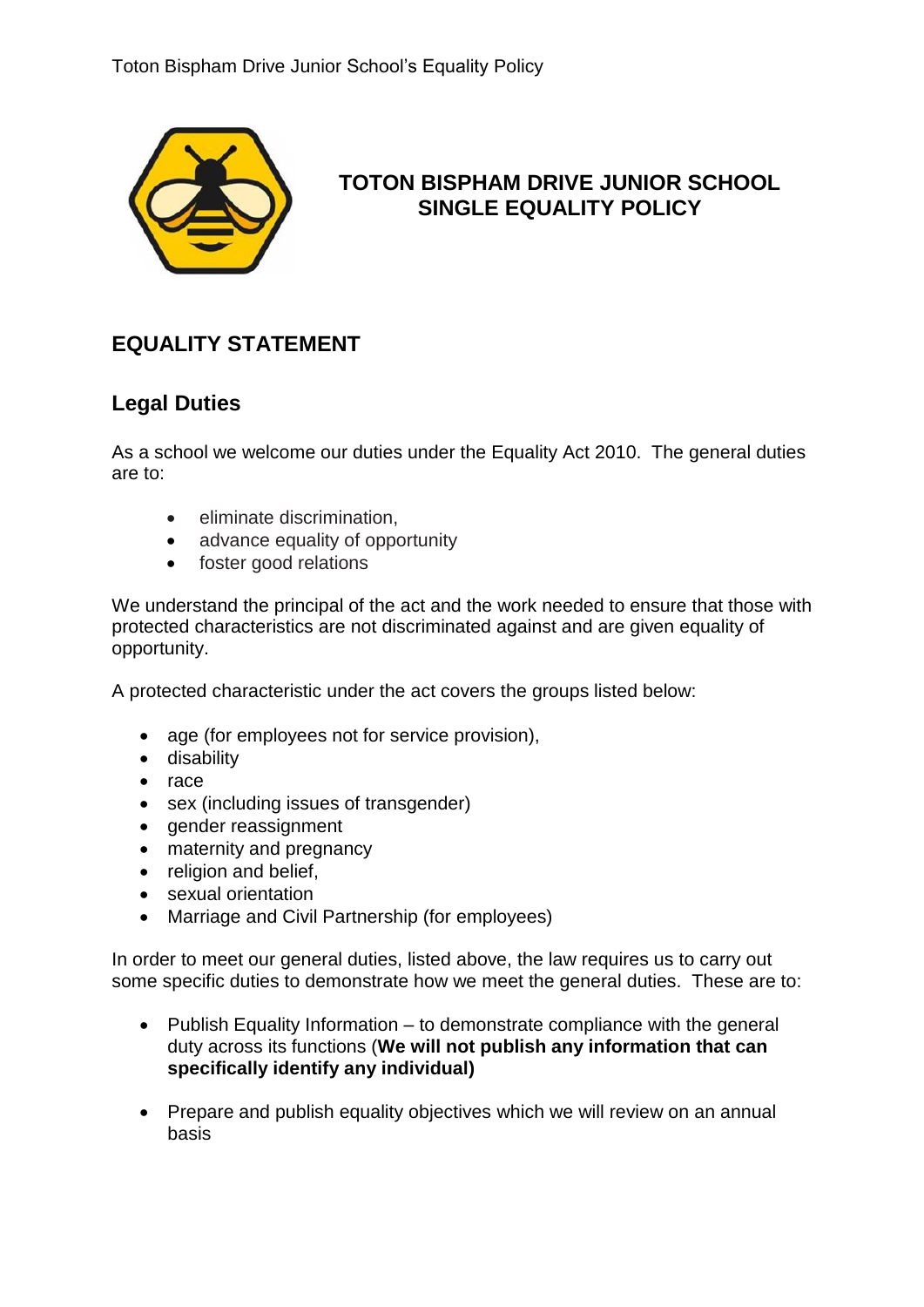Toton Bispham Drive Junior School's Equality Policy

• Consult all our stakeholders in the development of our equality objectives and report on progress against our objectives on an annual basis

In order to do this effectively we will collect data related to the protected characteristics above and analyse this data to determine our focus for our equality objectives. The data will be assessed across our core provisions as a school, but we will also analyse available data relating to the context of our local community, including hate crime data and demographic information. In relation to school provision we will pay particular attention to the following functions:

- Admissions
- Attendance
- Attainment
- Exclusions
- Prejudice related incidents

Our objectives will detail how we will ensure equality is applied to the services listed above however where we find evidence that other functions have a significant impact on any particular group we will include work in this area.

We also recognise that our work on equality is central to the successful promotion of fundamental British values, especially in relation to the values of respect and tolerance and the rule of law. We will therefore ensure that our curriculum helps to prepare pupils for life in modern Britain and that we work proactively to address all forms of prejudice and discrimination, including derogatory and discriminatory language.

We recognise that these duties reflect international human rights standards as expressed in the UN Convention on the Rights of the Child, the UN Convention on the Rights of People with Disabilities, and the Human Rights Act 1998.

In fulfilling our legal obligations we will:

- Recognise and respect diversity
- Foster positive attitudes and relationships, and a shared sense of belonging
- Observe good equalities practice, including staff recruitment, retention and development
- Aim to reduce and remove existing inequalities and barriers
- Consult and involve widely
- Strive to ensure that society will benefit

### **Our Ethos/mission**

At Bispham Drive Junior School we recognise that children are growing up in an ever changing world that presents both new opportunities and new challenges.

On a whole school level we do this by ensuring that our pupils are learning in a school that is constantly developing its practise to make the most of new technologies and advances in the understanding of learning. We create an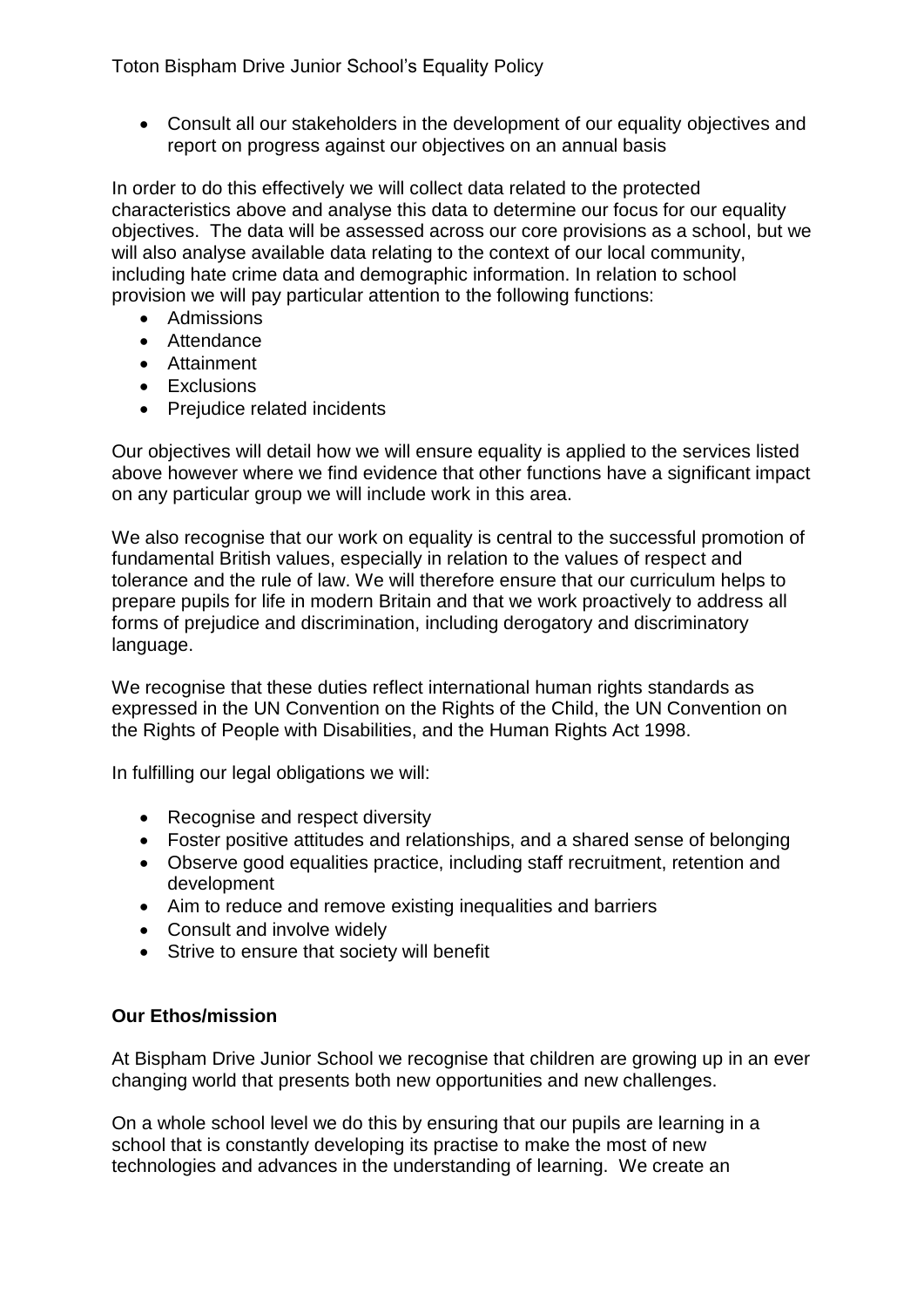environment that uses the best of pastoral care to support the development of each child. We root everything we do in a set of solid core values. We promote a curriculum with a range of cultural links and experiences; we encourage healthy choices and involvement in adventure and sport. Every person at school, adult and child, is proud to be part of our community. We show how proud we are by our motto 'Ad esse optimum' 'To be the best'.

On an individual level we want every child to be the hero of their own story. We help them to understand that each week is a new adventure that will present challenges, occasional setbacks and many successes. They will learn to grasp every opportunity and overcome any obstacle to leave our school with greater independence, ready to become the remarkable global citizens they all have the potential to be.

Our vision is underpinned by 5 key values upon which our teaching and learning is based:

Our pupils will become: **Determined to make themselves and the world around them a better place R**esilient in dealing with setbacks **I**nnovative, creative and original in their thinking **V**aluing and understanding of the cultures and beliefs of others **E**mpathetic, actively understanding people, their issues and how to influence change

### **Addressing Prejudice Related Incidents**

This school is opposed to all forms of prejudice and we recognise that children and young people who experience any form of prejudice related discrimination may fair less well in the education system. We provide both our pupils and staff with an awareness of the impact of prejudice in order to prevent any incidents. If incidents still occur we address them immediately and report them to the Local Authority using their guidance material. The Local Authority may provide some support.

## **Responsibility**

We believe that promoting Equality is the whole school's responsibility:

| <b>School</b><br><b>Community</b> | <b>Responsibility</b>                                                                                                                                                                                                                                                                                                                                        |
|-----------------------------------|--------------------------------------------------------------------------------------------------------------------------------------------------------------------------------------------------------------------------------------------------------------------------------------------------------------------------------------------------------------|
| Governing Body                    | Involving and engaging the whole school community in<br>identifying and understanding equality barriers and in the setting<br>of objectives to address these. Monitoring progress towards<br>achieving equality objectives. Publishing data and publishing<br>equality objectives. Ensuring that staff have access to<br>appropriate training and resources. |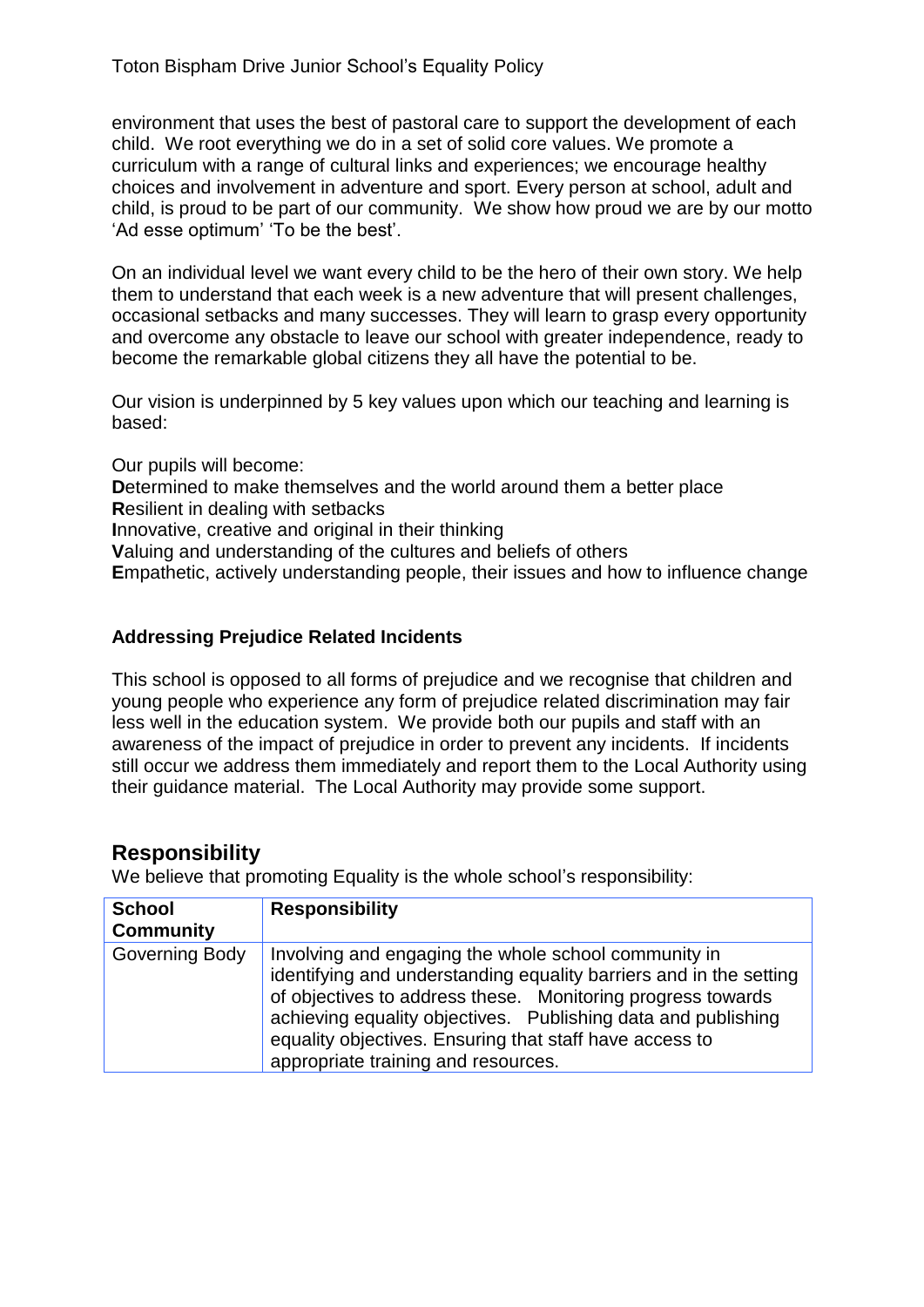| <b>School</b><br><b>Community</b>   | <b>Responsibility</b>                                                                                                                                                                                                                                                                                                                                                                                                                                                                     |
|-------------------------------------|-------------------------------------------------------------------------------------------------------------------------------------------------------------------------------------------------------------------------------------------------------------------------------------------------------------------------------------------------------------------------------------------------------------------------------------------------------------------------------------------|
| <b>Head Teacher</b><br>/Principal   | As above including:<br>Promoting key messages to staff, parents and pupils about<br>equality and what is expected of them and can be expected from<br>the school in carrying out its day to day duties. Ensuring that all<br>school community receives adequate training to meet the need<br>of delivering equality, including pupil awareness. Ensure that all<br>staff are aware of their responsibility to record report, and<br>respond appropriately to prejudice related incidents. |
| Senior<br>Management<br>Team        | To support the Head / Principal as above<br>Ensure fair treatment and access to services and opportunities.<br>Ensure that all staff are aware of their responsibility to record,<br>report and respond appropriately to prejudice related incidents.                                                                                                                                                                                                                                     |
| <b>Teaching Staff</b>               | Help in delivering the right outcomes for pupils.<br>Uphold the commitment made to pupils and parents/carers on<br>how they can be expected to be treated.<br>Design and deliver an inclusive curriculum.<br>Ensure that you are aware of your responsibility to record, report<br>and respond appropriately to prejudice related incidents.                                                                                                                                              |
| Non-Teaching<br><b>Staff</b>        | Support the school and the governing body in delivering a fair<br>and equitable service to all stakeholders.<br>Uphold the commitment made by the head teacher/principal on<br>how pupils and parents/carers can be expected to be treated.<br>Support colleagues within the school community.<br>Ensure that you are aware of your responsibility to record, report<br>and respond appropriately to prejudice related incidents.                                                         |
| Parents/Carers                      | Take an active part in identifying barriers for the school<br>community and in informing the governing body of actions that<br>can be taken to eradicate these.<br>Take an active role in supporting and challenging the school to<br>achieve the commitment given to the school community in<br>tackling inequality and achieving equality of opportunity for all.                                                                                                                       |
| <b>Pupils</b>                       | Supporting the school to achieve the commitment made to<br>tackling inequality.<br>Uphold the commitment made by the head teacher on how<br>pupils and parents/carers, staff and the wider school community<br>can be expected to be treated.                                                                                                                                                                                                                                             |
| Local<br>Community<br><b>Memers</b> | Take an active part in identifying barriers for the school<br>community and in informing the governing body of actions that<br>can be taken to eradicate these<br>Take an active role in supporting and challenging the school to<br>achieve the commitment made to the school community in<br>tackling inequality and achieving equality of opportunity for all.                                                                                                                         |

**We will ensure that the whole school community is aware of the Single Equality Policy and our published equality information and equality objectives by publishing them on the school website.**